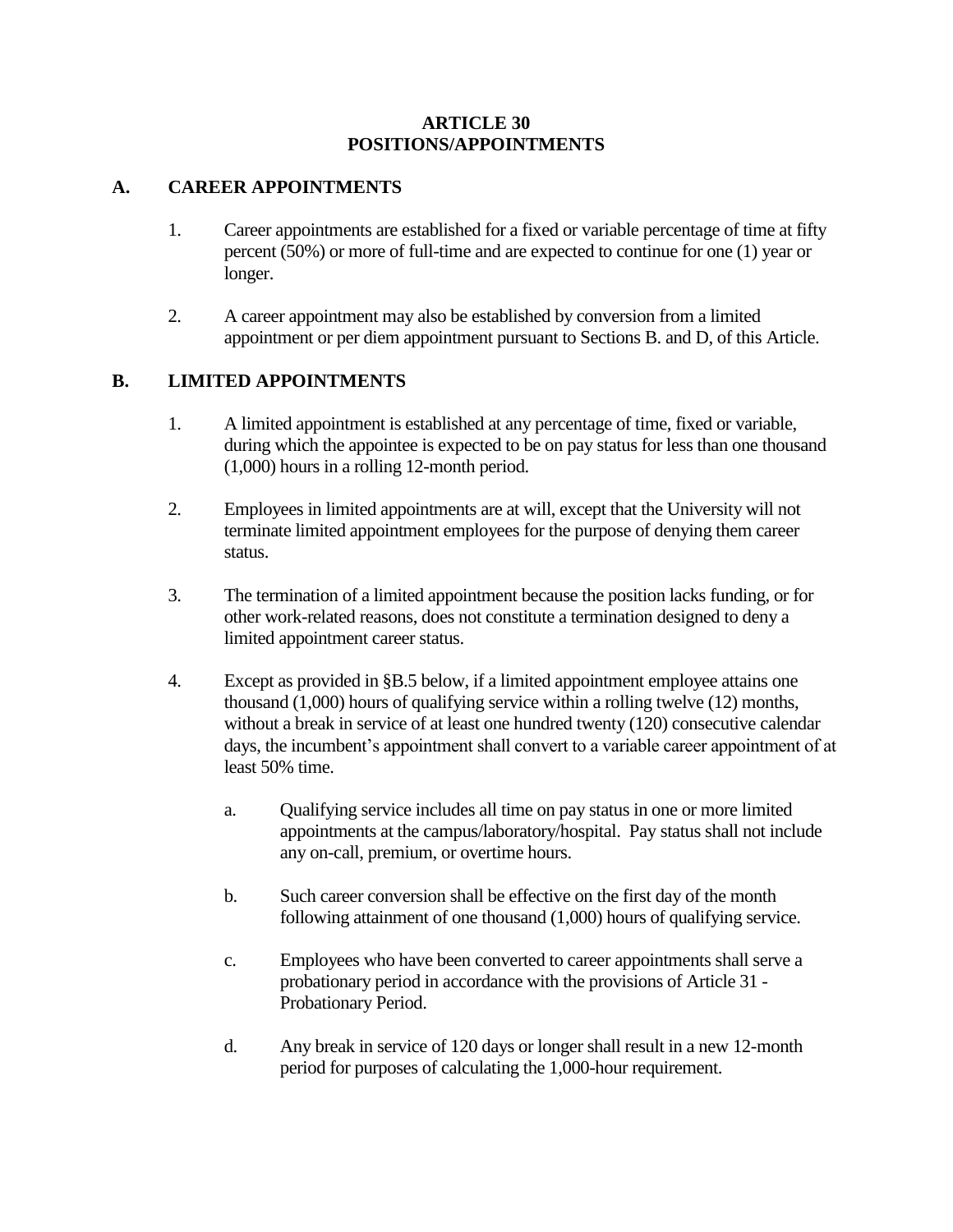- 5. The automatic conversion to career status, as provided in §B.4 above will not occur when:
	- a. An employee who was hired as a replacement for another person who is on an extended leave that exceeds the 1,000 hours; or
	- b. The position into which the employee is hired is not an "ongoing" position, in that the position is established and funded for less than a year at any percent of time, or
	- c. The funding for the position is "one time" funding, of eighteen months or less, or the employee was hired specifically to work on a short-term project lasting no more than one year.

#### 6. **Disputes**

a. Except as provided in §6.a.1 and §6.a.2 and §6.b, below, employees in limited appointments may have their appointment terminated or have their time reduced at the sole discretion of the University and without recourse to the grievance and arbitration procedures of this Agreement.

Disputes by Limited Appointees are not subject to the grievance and arbitration procedures of this Agreement, except:

- 1) When a limited employee has been released after working greater than a thousand (1,000) hours, or
- 2) When a limited employee has been released for the purpose of denying her/him career employment.
- b. AFSCME shall bear the burden of proof when raising any allegation that a limited employee's termination is grievable/arbitrable.

# **C. PARTIAL-YEAR APPOINTMENTS**

Partial-year appointments are career appointments established with regularly scheduled periods during which the incumbents remain employees but are not at work. These scheduled periods during which employees are not at work are designated as furloughs and are without pay. Such scheduled periods need not be consecutive in time. Furloughs are not to exceed a total of three (3) months in each calendar year.

# **D. PER DIEM APPOINTMENTS**

1. Per diem appointments are established at any percentage of time regardless of the duration of the appointment. These appointments are established to supplement career and limited appointments on a pre-scheduled basis or as needed on a day-to-day basis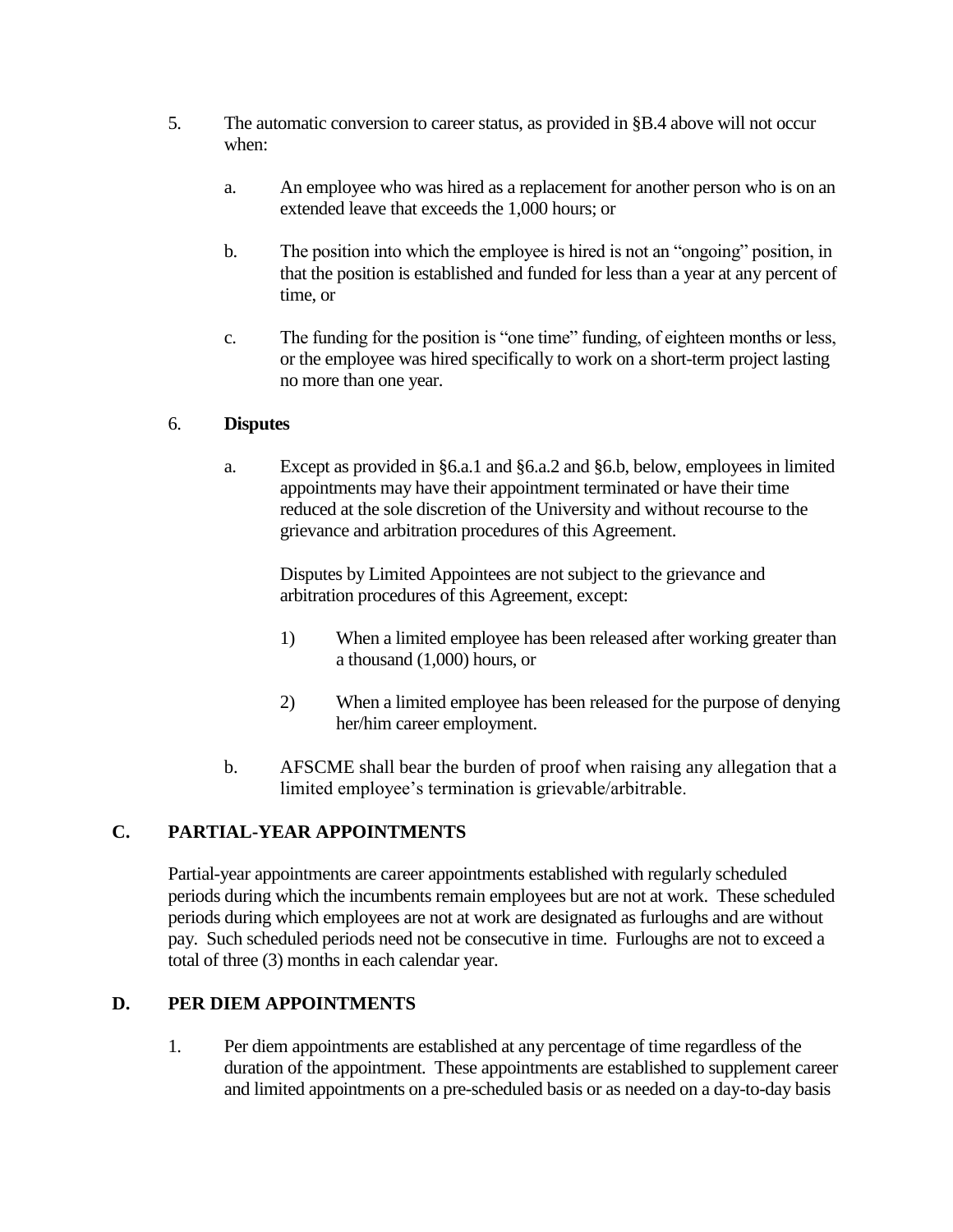when necessary to supplement appropriate staffing of the University medical centers and other health care facilities. The number of Per Diem appointments may fluctuate in response to patient issues such as census, level of care, and acuity changes.

- 2. The University does not generally intend to replace career employees with Per Diem employees.
- 3. The University will take a snapshot on December  $1<sup>st</sup>$  and June  $1<sup>st</sup>$  each year of the number of per diems and career (full time equivalents) in the bargaining unit at each medical center location. The information will be based on the full-time equivalent. The University will provide AFSCME with this information no later than December  $15<sup>th</sup>$  and June  $15<sup>th</sup>$ . The ratio of Per Diem full time equivalents to career full time equivalents will not exceed the following at any medical center during the life of the agreement. The baseline will be based on December 1<sup>st</sup> snapshot at each location beginning December 1, 2013. This provision shall not apply to campus or laboratory locations.
	- UCDMC 8%
	- UCSDMC 8%
	- $\blacksquare$  UCLAMC 6%
	- $UCIMC 6%$
	- $UCSFMC 6%$
- 4. Employees in per diem appointments may be scheduled or not scheduled, called off from a pre-established schedule, or have their eligibility for scheduling discontinued at the sole discretion of the University and without recourse to Article 9 - Grievance Procedure or Article 3 - Arbitration Procedure of this Agreement, except as provided in §D.7 and D.8, of this Article.
- 5. Employees who are in per diem appointments are covered by per diem salary rates (by agreement rates), the overtime provisions in Article 12 - Hours of Work, and Article 47 - Work Rules. Per Diem employees may be released or have their time reduced at the sole discretion of the University and without recourse to the Layoff procedures of this Agreement.
- 6. Use of Article 9 Grievance Procedure and Article 3 Arbitration Procedure of this Agreement by employees in per diem appointments is limited to alleged violations of the Wages, overtime and Work Rules provisions of this Agreement except as set forth in Section D.7-8 of this article.
- 7. Consideration for Career Appointment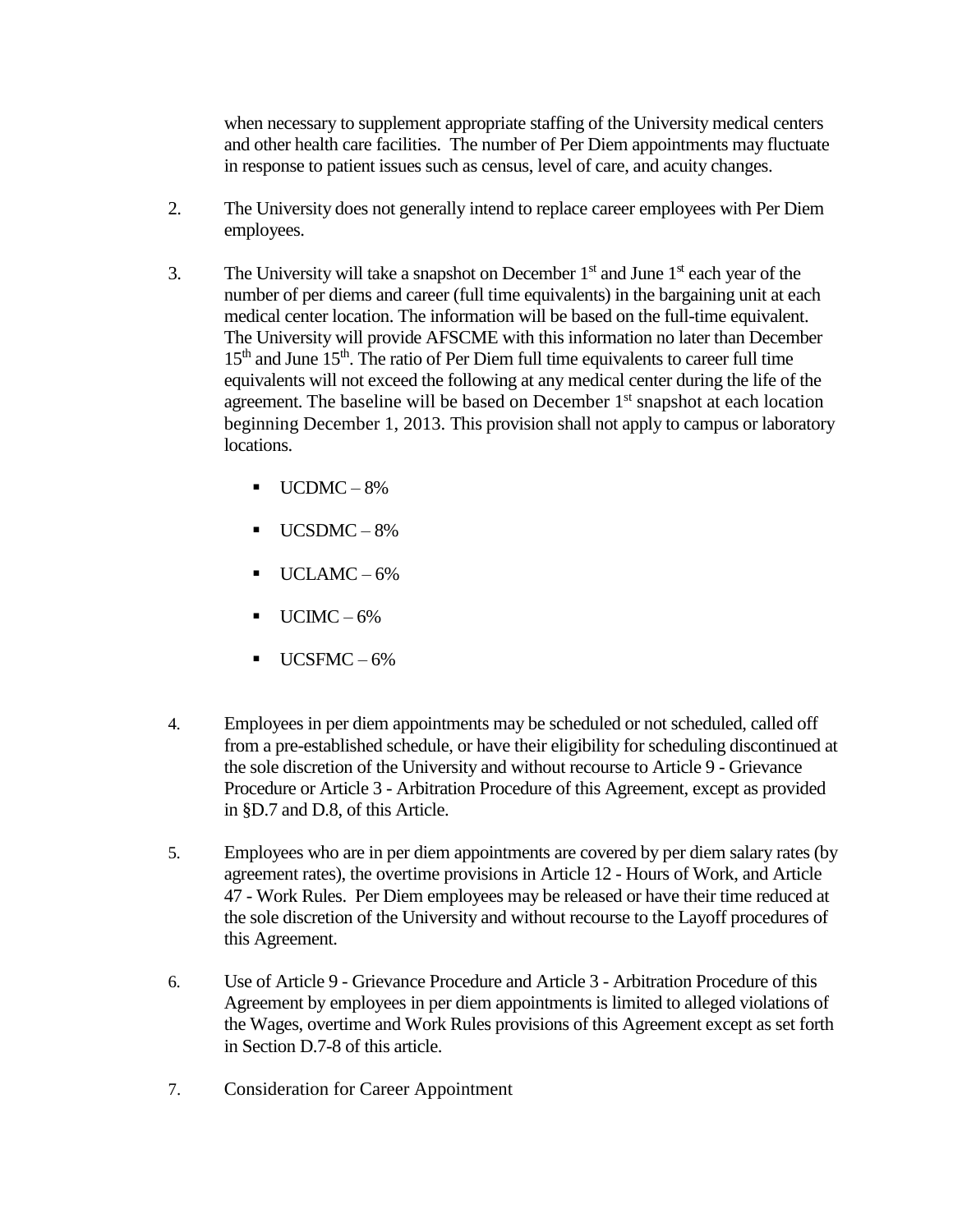- a. Each year in the months of May and November, each campus and hospital will review the total hours worked by Per Diem employees who have provided the University with a written statement of interest in becoming a career employee. This review will determine if such a Per Diem employee meets the criteria for consideration for career appointment pursuant to 6.b, below.
- b. Qualifying Per Diem employees are those who:
	- 1) Have worked 1,000 hours in a rolling twelve (12) month period as of the month of May or November, with at least 50% time worked in any given month or quadri-weekly period, including overtime, in six (6) of the qualifying months, provided any month that falls below 50% is at least 30% time worked in any given month or quadri-weekly period, including overtime;
	- 2) Have satisfactory work performance;
- c. The University shall provide qualifying Per Diem employees who meet the criteria in §D.7.a and §D.7.b, above, career appointment as follows:
	- 1) The appointment shall be made no later than one hundred and twenty days (120) from the date on which the employee meets the criteria set forth in §D.7.a and D.7.b, above.
	- 2) The appointment shall be a variable career appointment of at least 50%, provided the University first complies with the recall and preferential rehire procedures in Article 15 - Layoff and Reduction in Time.
	- 3) The appointment shall be in the same or substantially similar job at the same classification at any of the master location sites, provided the employee is qualified for that appointment.
	- 4) The appointment shall be at the appropriate pay rate according to the applicable hiring guidelines for career appointments at the employing campus or hospital.
- d. When Per Diem employees are appointed to a career appointment, the employee shall serve a probationary period in the career appointment in accordance with the provisions of Article 31 – Probationary Period.
- e. Limited grievability for procedural errors related to per diem consideration for conversion set forth in §D.7.
- f. Hours towards conversion to career status will not count when an employee is utilized as a replacement for another person who is on an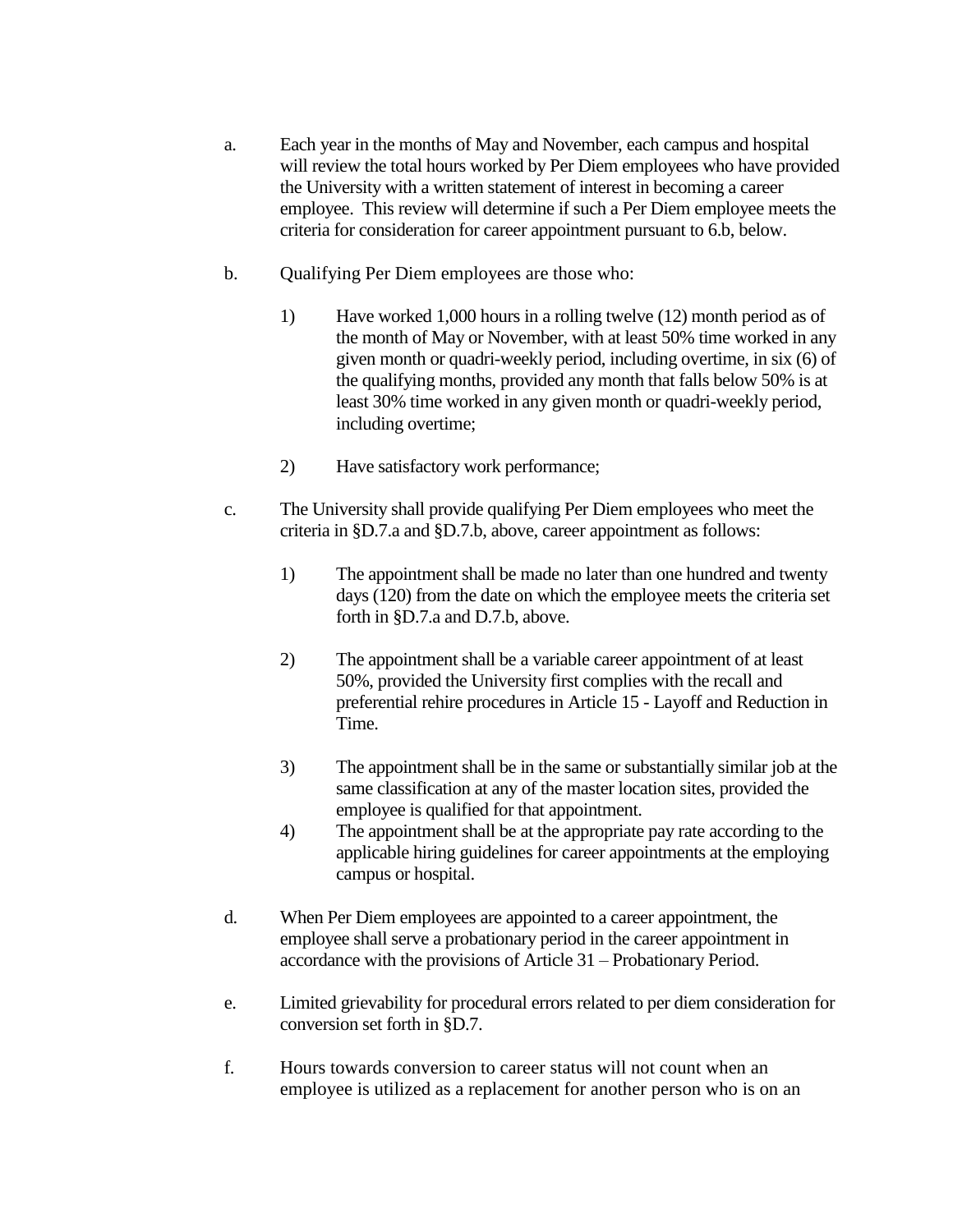extended leave. However, hours will count towards conversion should the person on extended leave separate from the University.

- g. Once a per diem employee has worked at least 750 hours in the rolling twelve (12) month period, the University shall not release the employee for the purpose of denying her/him career employment.
- 8. Discipline and Dismissal
	- a. Articles 7 Discipline and Dismissal, 9 Grievance Procedure, and 3 Arbitration Procedure shall apply to any Per Diem employee as long as the following conditions are satisfied.
		- 1) The Per Diem employee has worked 1,000 hours in Per Diem status, exclusive of overtime and on-call hours, in a rolling 12 month period; and
		- 2) The Per Diem employee provides the University with a commitment to work at least fifty percent (50%) time.
	- b. Per Diem employees meeting the conditions in D.8.a., above, shall not be subject to discipline or removal from scheduling without just cause. However failure to comply with 50% minimum scheduling requirements may result in release from employment at any time at the sole discretion of the University and without access to Articles 7 - Discipline and Dismissal, 9 - Grievance Procedure, and 3 - Arbitration Procedure.
	- c. In the event that a Per Diem employee rescinds her/his 50% work commitment, or fails to work 50% or 1,000 hours as scheduled within a rolling 12 month period, s/he waives any right to access Articles 7 - Discipline and Dismissal, 9 - Grievance Procedure, and 3 - Arbitration Procedure.

# **E. PART-TIME EMPLOYEE OPPORTUNITIES**

- 1. A part-time employee shall have an opportunity to increase their percentage of appointment by applying for a posted position with the same duties, same job title, in the same department/unit.
- 2. A qualified applicant shall have career, non-probationary status.
- 3. The University shall offer the position to the most senior qualified applicant.

#### **F. BENEFITS**